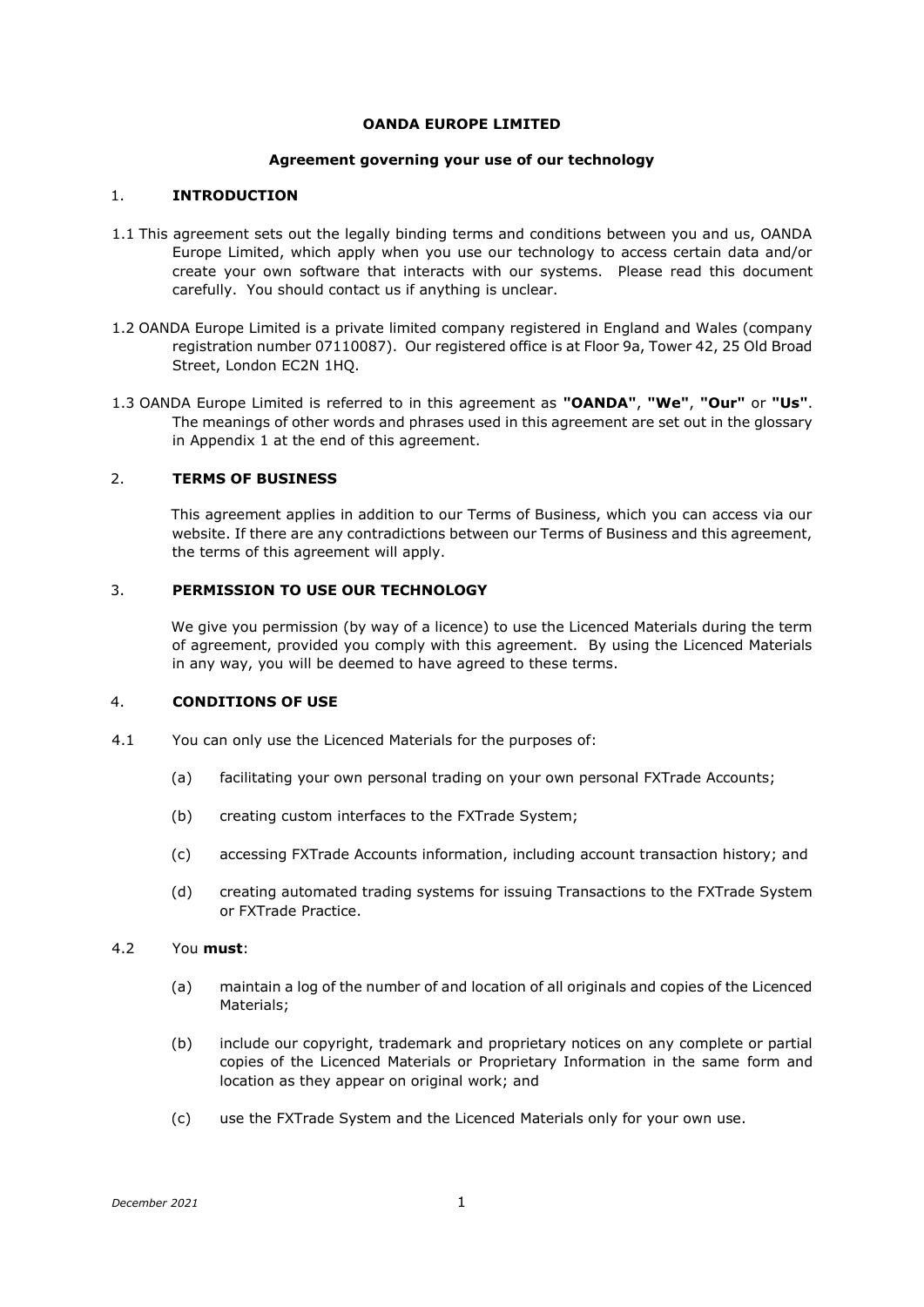### 4.3 You **must not**:

- (a) make more copies of the Licenced Materials than are necessary to enable you to install the relevant software and to create backup copies for archiving or emergency restart purposes;
- (b) modify any Documentation;
- (c) permit any other person to use the FXTrade System or the Licenced Materials;
- (d) disclose, in any form whatsoever, the FXTrade Rates to any other person;
- (e) modify, translate, reverse engineer, decompile or disassemble the Licenced Materials;
- (f) use the FXTrade System or the Licenced Materials in order to engage in any Unauthorised Activity (we may reverse any Transaction that we consider to be an Unauthorised Activity); or
- (g) sublicense, transfer, assign or rent the Licenced Materials, other than as permitted in this agreement.

## 5. **OWNERSHIP**

- 5.1 You acknowledge that we own the Licenced Materials or licence them from third parties. Our ownership includes any and all related copyright, patent, trade secrets, moral rights and other intellectual property rights in the Licenced Materials.
- 5.2 You have no right, title or interest in the Licenced Materials, except for the right to use them as permitted by this agreement. We will own any improvements or modifications to the Licenced Materials.

# 6. **INSTALLATION**

We will send the Licenced Materials to your email address within five business days of your consent to this agreement. You are responsible for the installation of the Licenced Materials.

## 7. **REPRESENTATIONS AND WARRANTIES**

- 7.1 It is a condition of this agreement that you agree with the confirmations (**"representations"**) and statements (**"warranties"**) below as we provide services to you in reliance on them. You must notify us immediately if any of them cease to be correct.
- 7.2 You make the following representations and warranties to us:
	- (a) you are not in breach of our Terms of Business;
	- (b) you have not breached, and will not breach, any applicable laws and regulations; and
	- (c) you are sophisticated with respect to derivative trading and are capable of making your own trading decisions.

## 8. **RISK ACKNOWLEDGEMENT**

You acknowledge that: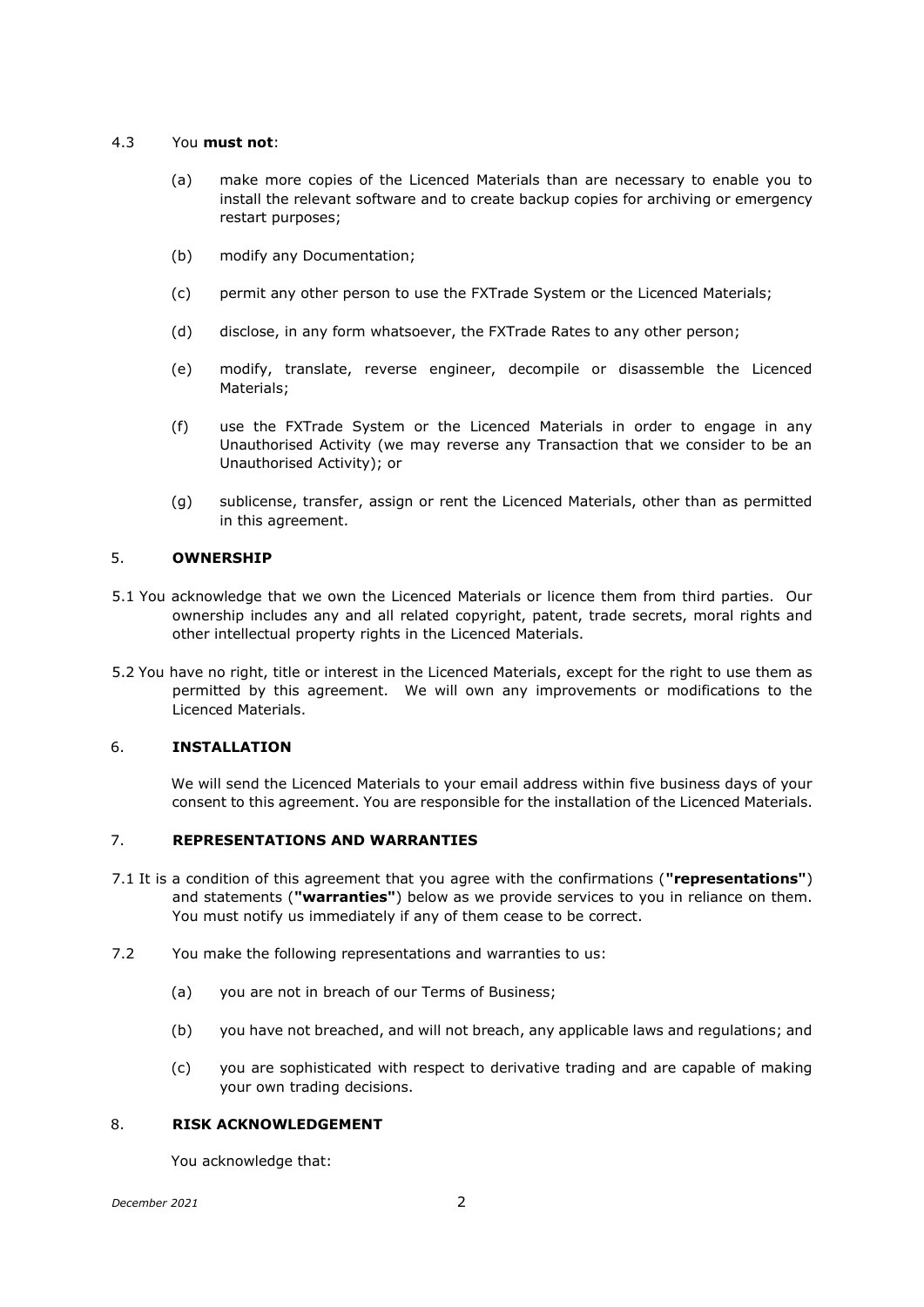- (a) there are serious risks associated with using an automated trading system (**"ATS"**) for the purposes of trading in derivatives;
- (b) an ATS should only be designed, programmed and maintained by persons who are expert and qualified in these areas;
- (c) ATS design and / or programming errors can lead to undesired, erratic and / or unexpected trading behaviour, which can result in large trading losses up to and including the loss of all funds in your Account;
- (d) an ATS must be fully verified and tested in the FXTrade Practice environment prior to its use in the FXTrade System; and
- (e) the performance of an ATS must be closely supervised and an ATS used in the FXTrade System should not be left to run unattended.

# 9. **BEST EXECUTION**

We are required to execute Transactions at the best price available at the time in accordance with our Order Execution Policy, which is available on our website. However, we must follow any specific instructions that you give to us, even if this will not result in best execution. You acknowledge that we will follow any trade signals, orders or other instructions we receive from you through your use of the Licenced Materials and/or any ATS, which may result in you not receiving best execution.

#### 10. **CONFIDENTIALITY**

- 10.1 You must keep all Proprietary Information confidential and not disclose it without our prior written consent, except as permitted by this agreement. You must:
	- (a) limit access to the Proprietary Information to those employees, consultants and agents who require access to the Proprietary Information; and
	- (b) ensure those persons are bound by confidentiality obligations no less strict than those set out in this agreement.
- 10.2 You agree that a breach of your confidentiality obligations will cause immediate and irreparable monetary damage to us and we will be entitled to injunctive relief in addition to all other remedies.

## 11. **YOU USE THE LICENCED MATERIALS AT YOUR OWN RISK**

- 11.1 Except to the extent required by applicable law, we make no warranties or representations of any kind regarding:
	- (a) the up-to-dateness, accuracy, timeliness or completeness of any information contained within or available through the use of the FXTrade system or the Licenced Materials, including but not limited to the FXTrade rates;
	- (b) the results obtained by you or any third party from the use of the FXTrade system or the Licenced Materials; and
	- (c) any information provided by third parties and accessible on or through the use of the FXTrade system or the Licenced Materials.
- 11.2 Except to the extent required by applicable law, we: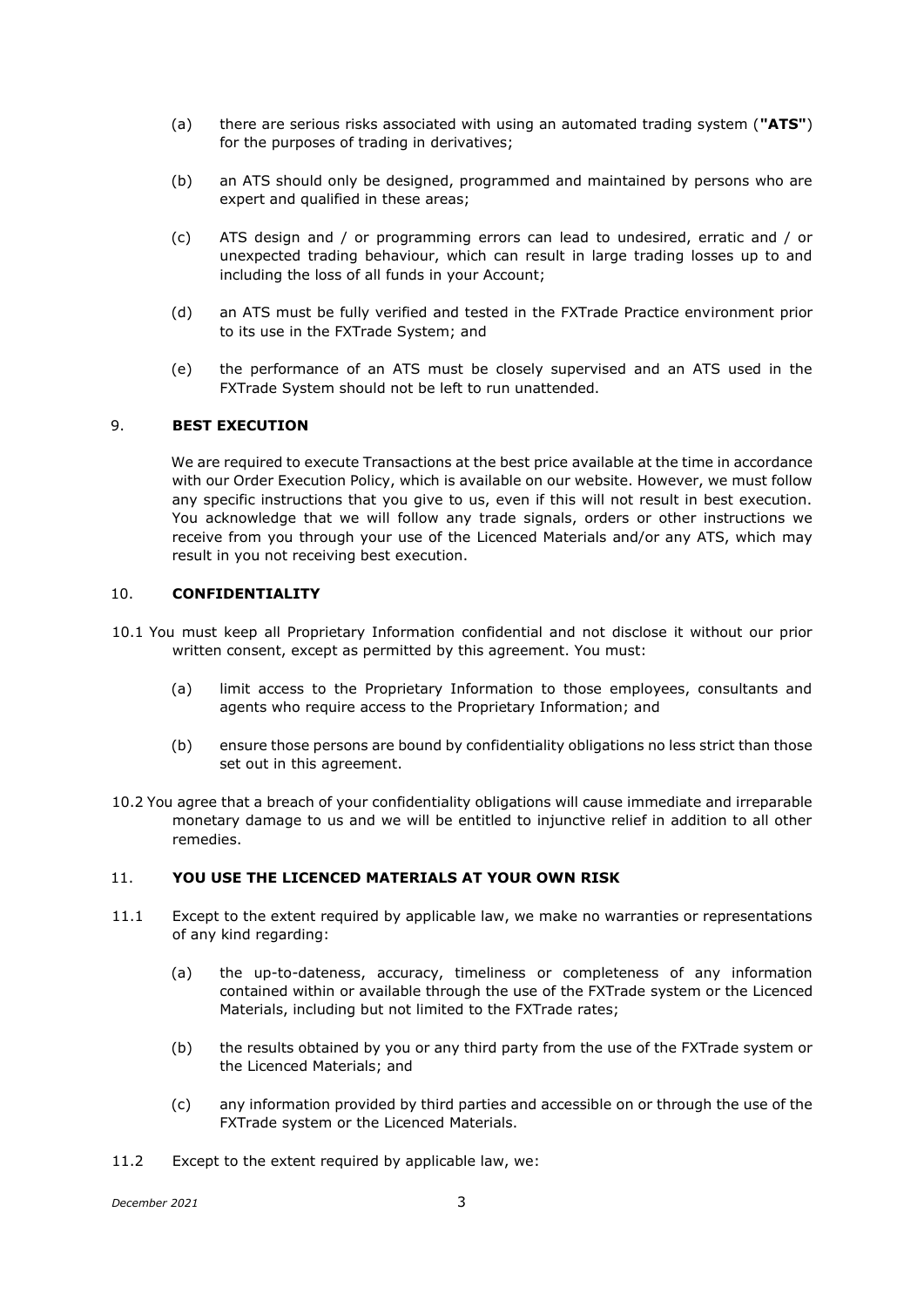- (a) disclaim any express or implied warranties and conditions, including without limitation any warranties as to non-infringement, merchantability or fitness for a particular purpose; and
- (b) do not warrant that the FXTrade system, the Licensed Material, or any content therein will be uninterrupted or error free, or that defects will be corrected.

## 12. **SECURITY**

- 12.1 You are responsible for the control, operation and security of Transactions and communications made by accessing or using the FXTrade system and the Licenced Materials.
- 12.2 You acknowledge there are risks associated with using an internet-based deal execution trading system including, but not limited to, the failure of hardware, software, and internet connections. We do not control signal power, reception or routing via the internet, the configuration of your equipment or the reliability of its connection.
- 12.3 We shall not be responsible for any communication failures, disruptions, errors, distortions or delays you experience when trading via the internet using the FXTrade system or the Licenced Materials.

## 13. **TRADING RISK**

- 13.1 Derivative trading, including margined currency trading, is high risk. It is suitable for professional investors and sophisticated individual investors only. The FXTrade system and the Licenced Materials permit you to trade foreign currencies on a highly leveraged basis. Depending on the amount of leverage you use, a change in the instrument's price could cause you more than your initial investment.
- 13.2 In signing this agreement, you acknowledge that you are aware of the risks of engaging in derivative trading using the FXTrade system and the Licenced Materials and that you use these at your own risk.

## 14. **LIMITATION OF LIABILITY**

- 14.1 You use the FXTrade system and the Licenced Materials at your own risk. You are responsible for any loss you may suffer as a result of using or accessing the FXTrade system and Licenced Materials.
- 14.2 We (including our directors, officers and agents) shall not be responsible to you or any third party for:
	- (a) any loss, expense, cost or damages (together **"Loss"**) you suffer or incur as a result of our/their acts or omissions unless and to the extent that such Loss is suffered or incurred as a result of our/their fraud, negligence or wilful default;
	- (b) any Loss which is not a foreseeable result of us breaching the agreement, including but not limited to, loss of future profit, loss of business, loss of goodwill or reputation, loss or corruption of data or loss of opportunity;
	- (c) any loss or damage arising as a result of information or prices (including without limitation FXTrade rate information) published on or furnished through the FXTrade system or the Licenced Materials;
	- (d) any errors or omissions of the FXTrade system or the Licenced Materials;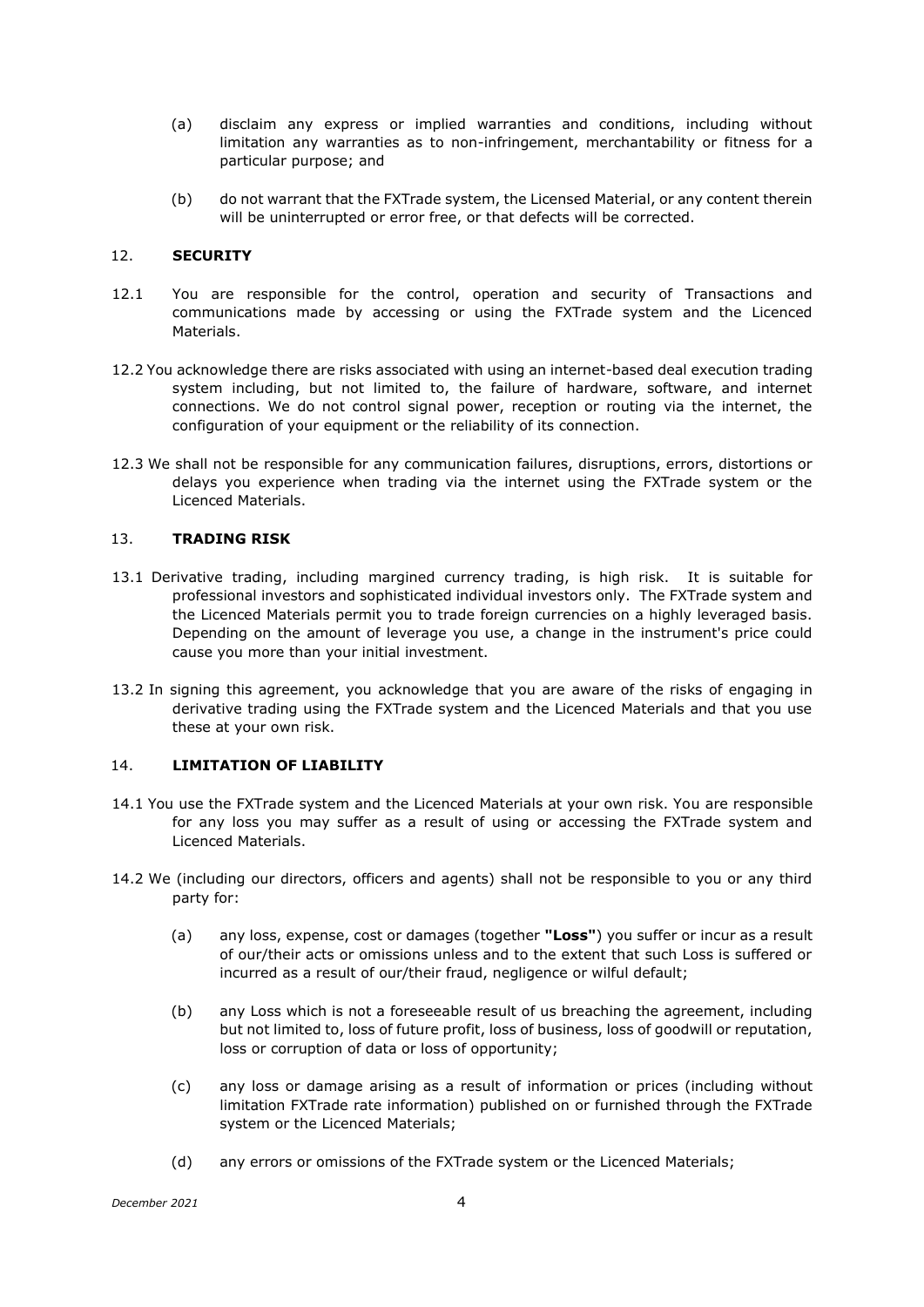- (e) any loss arising from orders, investment decisions or purchases of third party goods or services (including financial instruments and currency) based on information published on or furnished through the FXTrade system or the Licenced Materials; and
- (f) for any loss of any description that are directly or indirectly attributable to the use of, or the inability to use, the FXTrade system or the Licenced Materials, or any content, even if we have been informed of this possibility.
- (g) officers, directors, employees, agents, vendors, suppliers or distributors
- 14.3 Nothing in this agreement excludes or limits our liability for death, personal injury caused by our negligence, fraud or fraudulent misrepresentation.
- 14.4 Nothing in this agreement excludes or restricts any duty or liability we owe you under any Applicable Law, and if there is any conflict between this agreement and the provisions of any Applicable Law, the provisions of the Applicable Law shall prevail.
- 14.5 Our total cumulative liability to you for any Loss arising out of or related to this agreement will not exceed £50 (fifty pounds).

## 15. **INDEMNIFICATION**

You are responsible for, and shall refund to us, any Loss we may incur if you fail to perform any of your obligations under this agreement, in relation to any Transaction or in relation to any false information or declaration made either to us or to any third party, or arising out of any act or omission by any person obtaining access to your FXTrade Accounts, whether or not you authorised such access. This responsibility extends to our legal and administrative costs and expenses incurred in respect of taking any legal or investigatory action against you, or instructing any debt collection agency, to recover monies owed by you to us. However, this responsibility does not extend to situations where we have acted negligently, fraudulently or with wilful default.

## 16. **CHANGES TO THE LICENCED MATERIALS**

- 16.1 We may change, suspend or discontinue any aspect of the Licenced Materials, including the availability of any services, information features or functions accessible by means of the Licenced Materials, by giving you at least one month's notice.
- 16.2 We may, from time-to-time, provide you with revisions to the Licenced Materials (the **"Revised Licenced Materials"**). If so, you shall discontinue use of all prior versions of the Licenced Materials in favour of the Revised Licenced Materials. We intend that the Revised Licenced Materials shall be backward-compatible with the immediately prior version of the Licenced Materials, but we do not guarantee this. We shall have no liability to you for any failure of the Revised Licenced Materials to be backward-compatible with any prior version of the Licenced Materials.

#### 17. **TERM AND TERMINATION**

- 17.1 This agreement commences on the date on which both parties have signed this agreement and shall continue until terminated in accordance with this clause.
- 17.2 Either you or we may terminate this agreement by providing one month's written notice to the other.
- 17.3 We may suspend your FXTrade System Account or immediately terminate this agreement without giving you written notice in the following situations: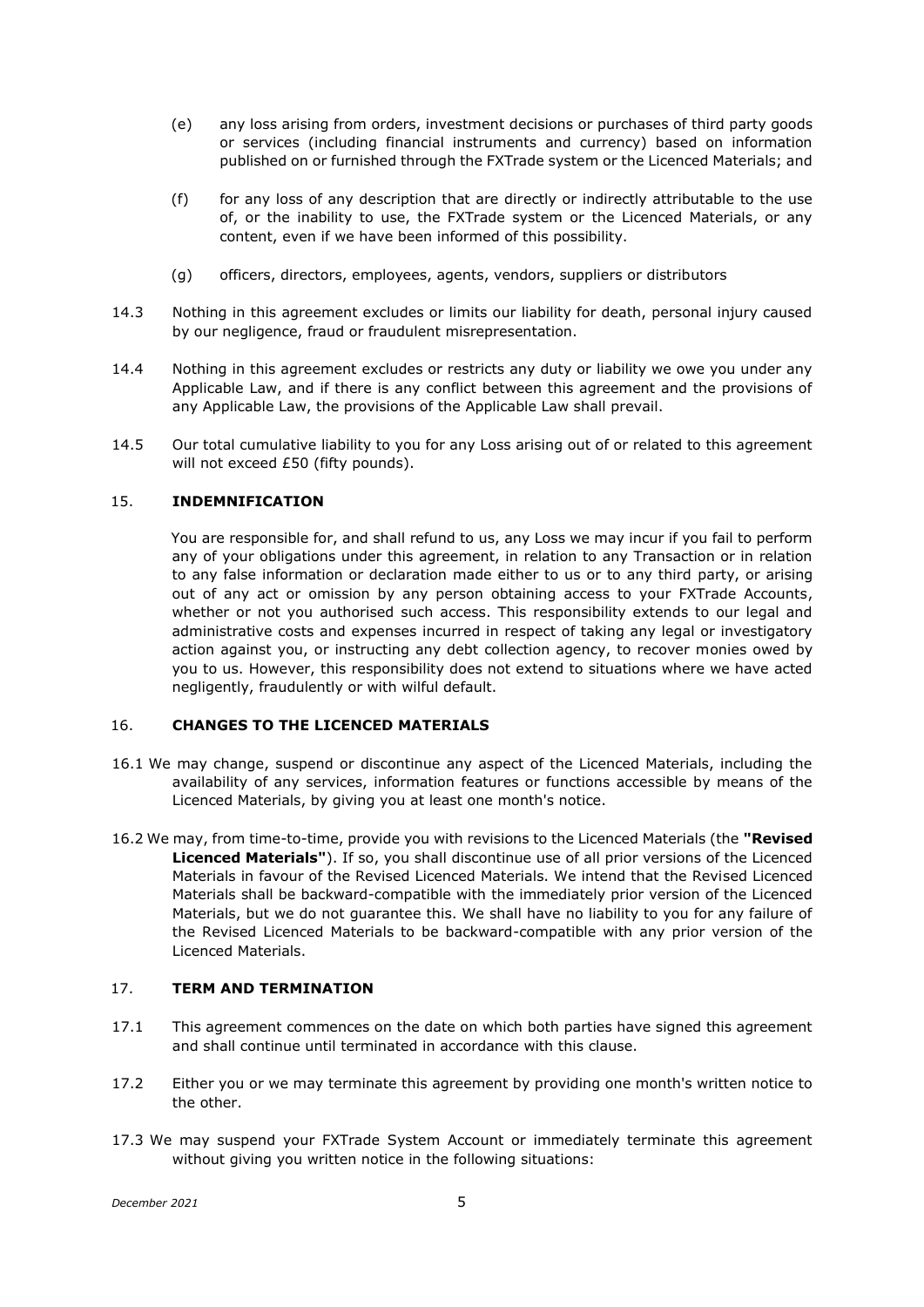- (a) where you are in breach of any covenant, obligation or condition contained in this agreement or our Terms of Business, and you fail to rectify this within ten days of receipt of written notice from us;
- (b) where any representation or warranty you make in this agreement or in our Terms of Business is, or was, materially incorrect or misleading;
- (c) you engage in any Unauthorised Activity;
- (d) your use of the FXTrade API causes damage to the FXTrade System;
- (e) you contravene clause 18 of this agreement;
- (f) you make any assignment in bankruptcy or for the benefit of creditors, you are adjudged bankrupt, or you file a petition or proposal to take advantage of any act of insolvency; or
- (g) a trustee, receiver, receiver and manager, interim receiver or other entity with similar powers is appointed in respect of you or any substantial portion of your property or assets.
- 17.4 Immediately upon the termination of this agreement, for any reason whatsoever:
	- (a) the license to use the Licenced Materials will end immediately;
	- (b) you must destroy or return to us all Licenced Materials and Proprietary Information. Where you destroy any, you must provide with documentation certifying this;
	- (c) you must pay us any outstanding amounts owed, including but not limited to the License Fees under this agreement; and
	- (d) no refund will be payable in respect of any License Fees or other amounts we may owe you.

## 18. **USE OF DATA**

- 18.1 You will not communicate, resell or otherwise make available, or permit to be communicated or otherwise made available, any Licensed Material (or any part of) to any third party.
- 18.2 You will not re-transmit any Licenced Material (or any part of it) for any purpose, including re-transmission to any other premises, without written permission from us.
- 18.3 If you become aware of any unauthorised use by a third party of Licensed Material licensed to you, you will give promptly notify us. You will fully comply with any subsequent investigations we may undertake.
- 18.4 If at any time your use of Licensed Material exceeds the authorisation given under this agreement, we reserve the right to impose prevailing charges corresponding to your actual use of Licensed Material. You agree to pay any such charges. We may deem any violation of these provisions to be a material breach of the terms of this agreement.
- 18.5 You will not use any Licensed Material:
	- (a) to defame, abuse, harass, threaten or otherwise violate the legal rights of any third party; or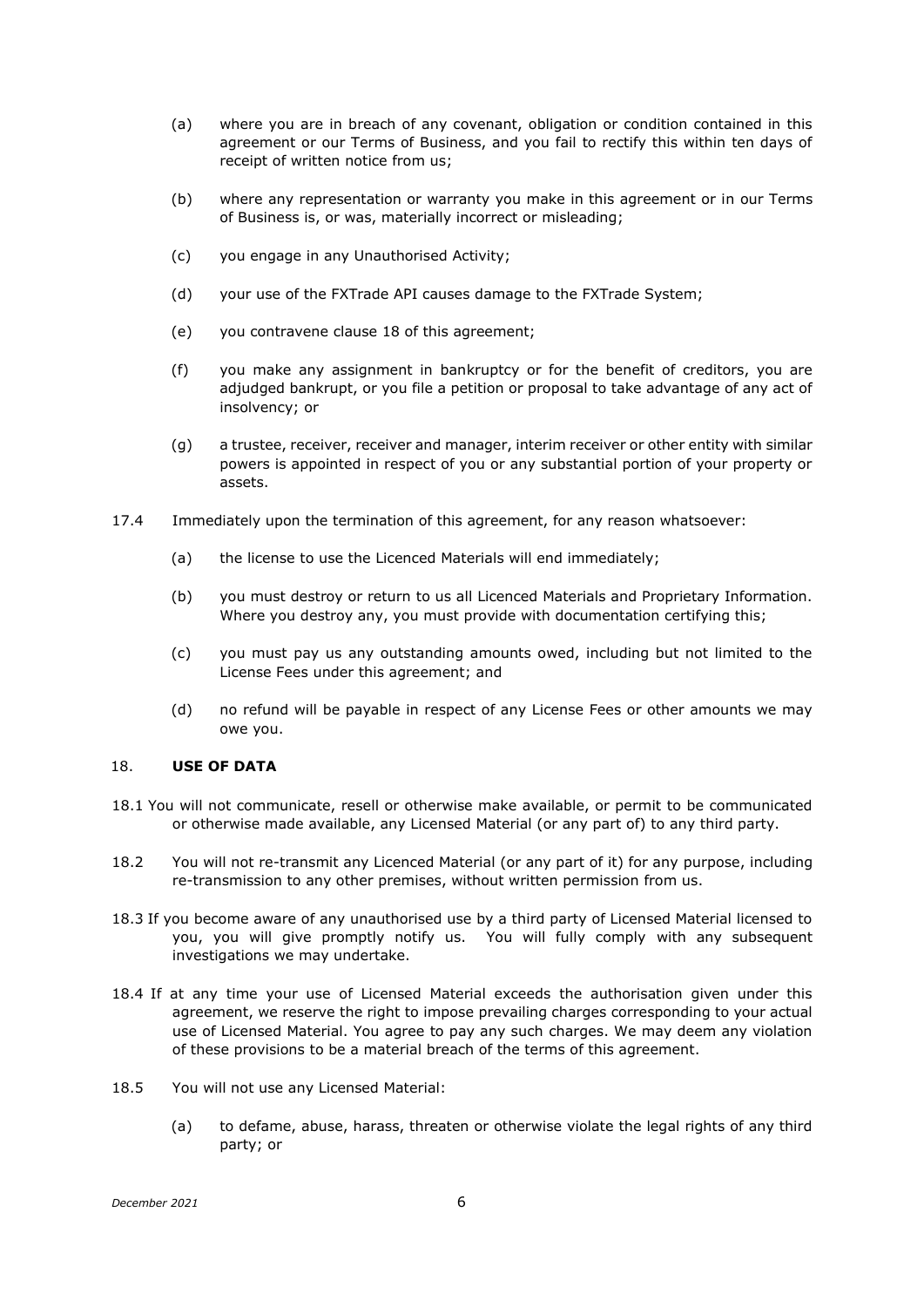- (b) in association with the sale of any service or product which is discriminatory, obscene, defamatory, indecent or unlawful, or which would reflect negatively upon the reputation of us or the Licensed Material.
- 18.6 Except where expressly permitted in this agreement, you will only use Licenced Material for Internal Use. **"Internal Use"** means access to and use of Licensed Material for the performance of research and analysis, preparation of hard-copy research documents and reports (which may incorporate insubstantial amounts of data comprising Licensed Material as an incidental part of such research documents) and for other data processing use, analysis and distribution to you (or within your organisation) but not for redistribution of, or the provision of access to, Licensed Material to any third-party including but not limited to any clients or customers of you or any other persons or entities. If applicable, you shall advise each of your employees having access to Licensed Material of the proprietary nature

of Licensed Material and shall direct such employees to treat such information pursuant to the terms of this agreement.

## 19. **ASSIGNMENT**

You may not assign this agreement without our prior written consent. If you assign this agreement, you will still be bound by it.

## 20. **DISPUTE RESOLUTION**

Except our right to apply to a court for injunctive relief or other such provisional remedy to prevent irreparable harm, and except for our right to claim for any amounts owed under this agreement, the parties agree that with respect to any controversy or claim arising out of or relating to this agreement, that the parties will first work together in good faith to resolve the matter internally by escalating it to higher levels of management.

### 21. **GENERAL PROVISIONS**

#### 21.1 **Currency**

All amounts stated in and payable under this agreement will be denominated and payable in Pounds Sterling.

## 21.2 **Survival**

The terms and conditions of this agreement that by their sense and context are intended to survive will survive the termination of this agreement, including but not limited to clauses 5 (Ownership), 9 (Confidentiality), 14 (Limitation of Liability), 15 (Indemnification), clause 20 (Dispute Resolution) and clause 21 (General Provisions).

#### 21.3 **Severability**

If any court or relevant authority finds any part of this agreement to be invalid or unenforceable, the remaining parts of this agreement will remain in full force and effect.

## 21.4 **Exercising of Rights**

You have to comply with the terms of the Agreement even if we do not insist that you do something you are required to do under the Agreement, or if we delay in taking steps against you for breach of this contract. For example, if you miss a payment and we do not chase you but we continue to provide the services, we can still require you to make the payment at a later date.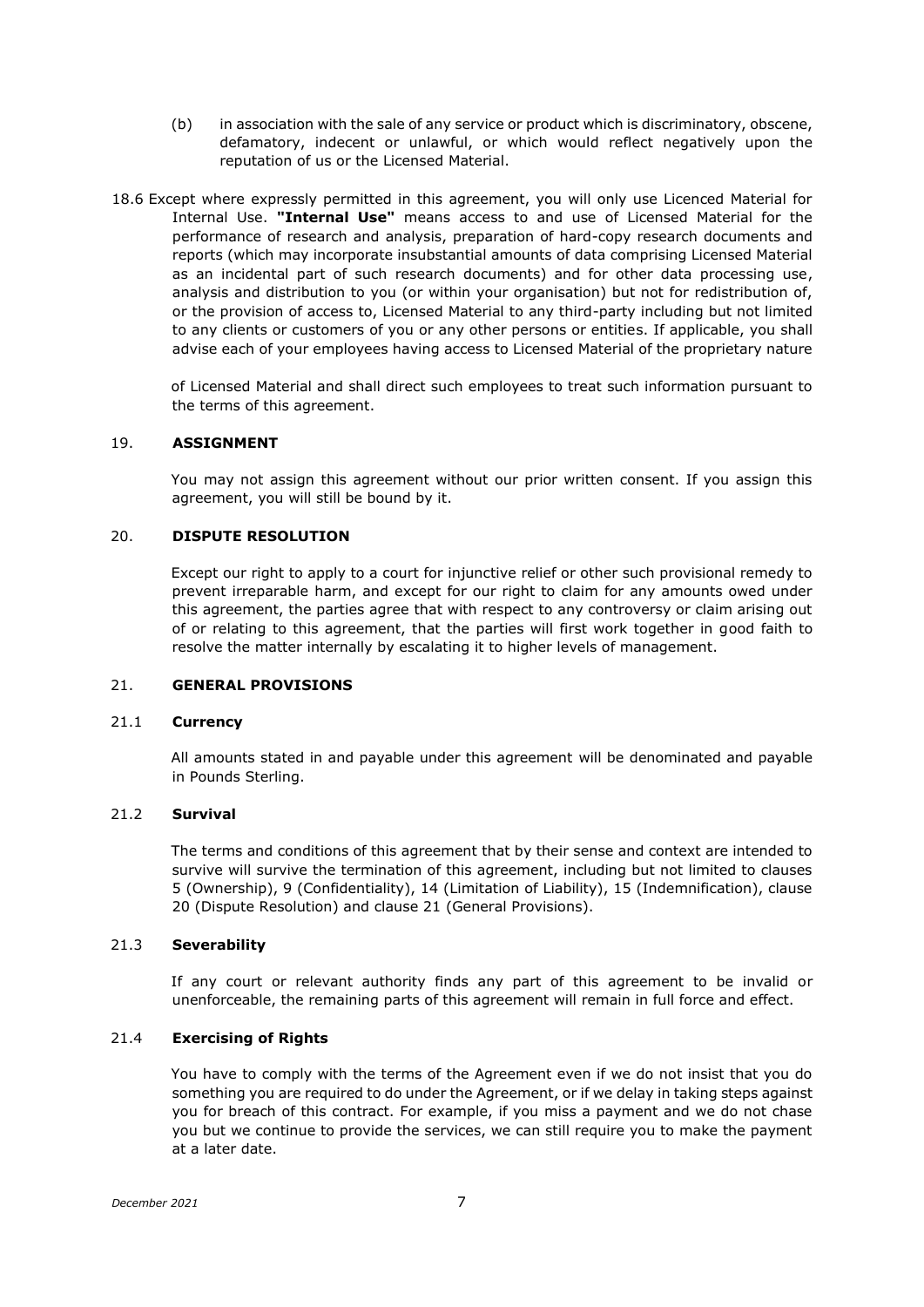### 21.5 **No Right to Set Off**

You agree that you have no right to set-off, at law or in equity.

## 21.6 **Notices**

- 21.7 All notices given by us to you will be given by email or by post to the address provided by you at registration or subsequently updated in your FXTrade Accounts.
- 21.8 You can submit notices to us by:
	- (a) Email: frontdesk@oanda.com; or
	- (b) Post: Floor 9a, Tower 42, 25 Old Broad Street, London EC2N 1HQ.
- 21.9 Communication will be considered to be received by us or you as follows:
	- (a) if hand delivered, upon delivery;
	- (b) if by email, on the next business day after transmission [provided no error or undelivered messages are received by the sender within that time period];
	- (c) if sent by overnight courier, upon receipt and a signature will be proof of delivery; and
	- (d) if sent by certified mail, the business day after the date of delivery indicated on the receipt issued by the relevant postal service

#### 21.10 **Headings for Convenience Only**

The headings in this agreement are intended solely for convenience and will be given no effect in the construction of this agreement

## 21.11 **Force Majeure**

We will not be liable to you for any failure or delay in fulfilling our obligations under this agreement for causes beyond our reasonable control, including, but not limited to, labour or industrial disturbances, acts of God, floods, lightning, utility or communication failures, earthquakes, acts of the public enemy, riots, insurrection, embargoes, blockages, actions, restrictions, regulations or orders of any government body.

#### 21.12 **Capitalised Terms**

Any capitalised terms not defined in this agreement shall have the meaning in our Terms of Business.

#### 21.13 **Counterparts**

This agreement may be signed in counterparts, each of which will be deemed an original and which together will constitute one agreement.

## 21.14 **Governing Law**

This agreement, and all matters arising out of or related to this agreement, will be governed by the laws of England and Wales.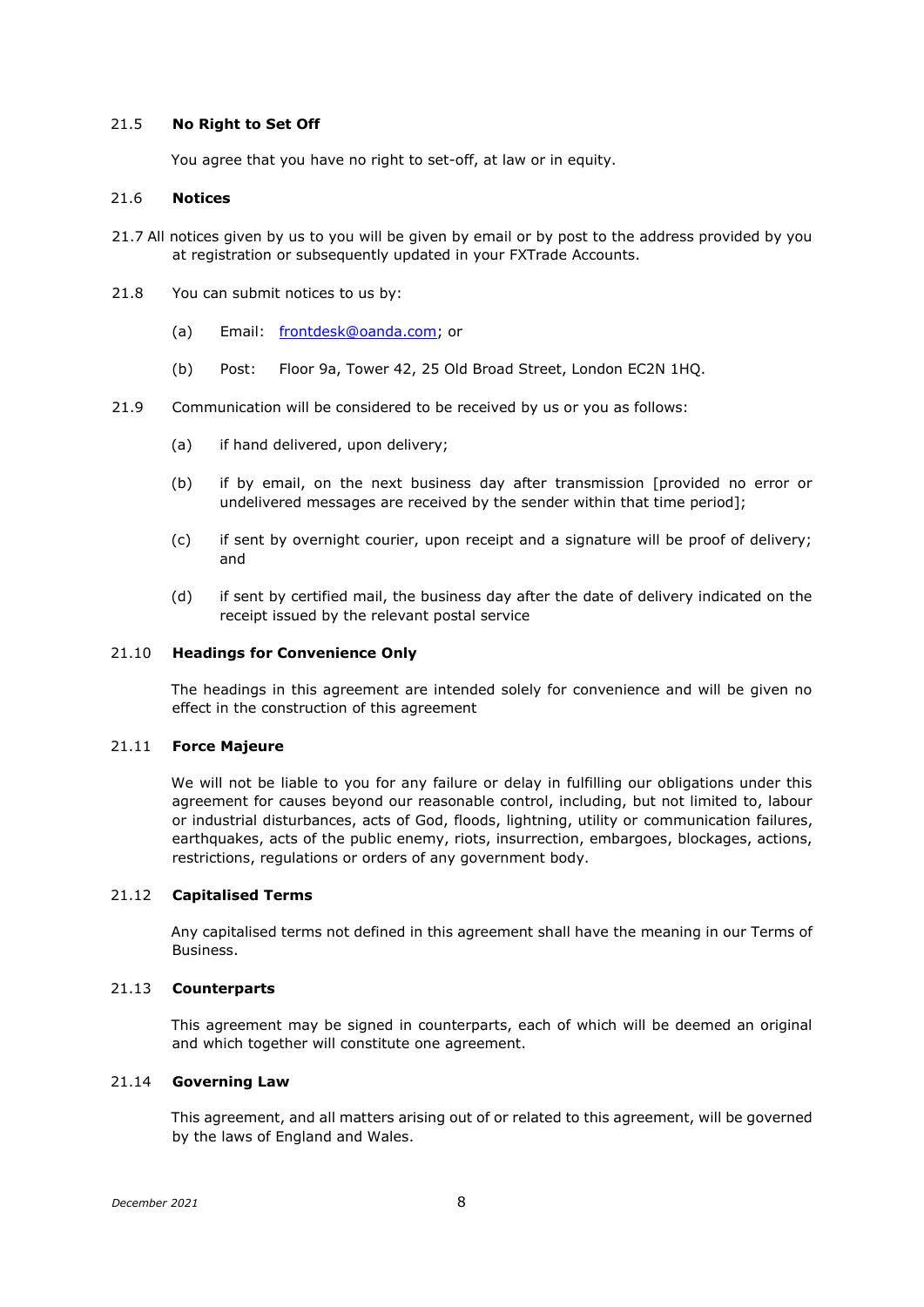## **APPENDIX 1**

#### **Glossary**

In this agreement the following words, expressions and abbreviations have the following meanings, unless the context otherwise requires:

**"Documentation"** means our standard documentation, in any medium, which is delivered to you under this agreement, including any manuals, specifications, instructions, forms, and complete or partial copies of them;

**"FXTrade Practice"** means the OANDA proprietary computer game which simulates the execution of derivative transactions and maintains virtual currency exchange accounts;

**"FXTrade Accounts"** means your FXTrade Practice account and FXTrade System account and sub-accounts;

**"FXTrade API"** means the OANDA proprietary software product for:

- (a) creating custom interfaces to the FXTrade System;
- (b) accessing the FXTrade Rate Feed in order to retrieve FXTrade Rates;
- (c) accessing FXTrade Accounts information, including account transaction history; and
- (d) creating automated trading systems for issuing Transactions to the FXTrade System or FXTrade Practice;

**"FXTrade Rate Feed"** means the FXTrade System streaming real-time feed of FXTrade Rates;

**"FXTrade Rates"** means real-time derivative rates;

**"FXTrade System"** means the OANDA proprietary computer software system for executing Transactions and maintaining accounts; **"Licenced** 

**Materials"** means:

- (a) the FXTrade API;
- (b) the FXTrade Rate Feed;
- (c) the FXTrade Rates;
- (d) the Documentation;
- (e) any other materials provided by us to you under this agreement; and
- (f) all upgrades, revisions, fixes, updates or enhancements to any of Licenced Materials.

**"Proprietary Information"** means the Licenced Materials, any third party software licensed with or as part of the Licenced Materials, and any information that is ours or related to us, including but not limited to any product or pricing information, business practices, installation techniques, maintenance procedures, services and support, methods, strategies,